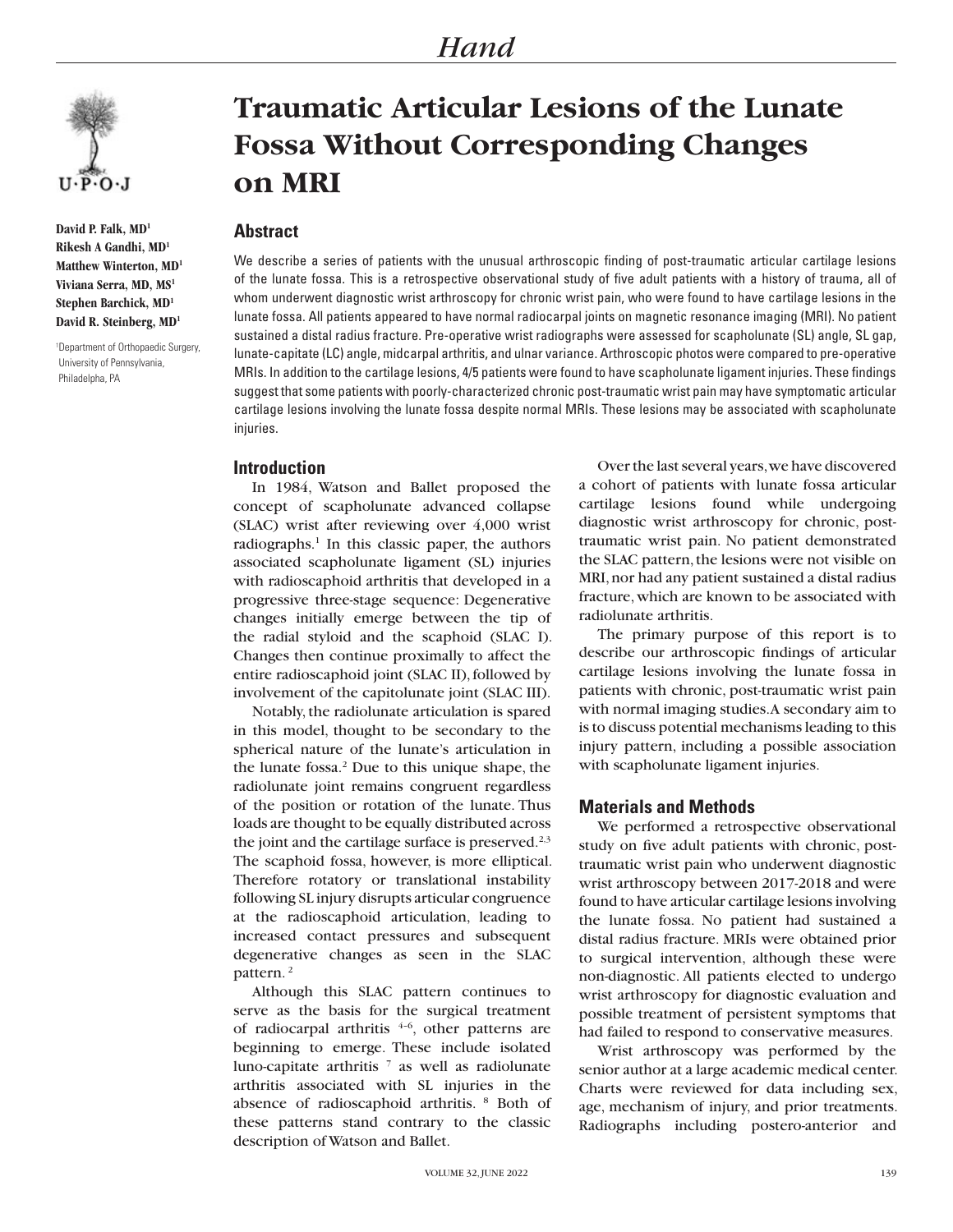lateral views of the wrist were assessed by a fellowship trained upper extremity surgeon using Sectra IDS7 (Sectra Group, Linköping, Sweden) for scapholunate (SL) angle, SL gap, lunate-capitate (LC) angle, and midcarpal arthritis. Ulnar variance was measured using the central reference point as described by Medoff.<sup>9</sup> Pre-operative MRIs and operative reports were reviewed and compared to arthroscopic images, with particular attention to the integrity of lunate fossa and SL ligament.

Wrist arthroscopy was performed using a 2.7 mm 30-degree arthroscope via the standard portals, with 12 pounds of distraction applied across the wrist. The first joint assessed during diagnostic arthroscopy was the radioscaphoid joint. Cartilage lesions were assessed under direct visualization. SL injuries were scored according to the Geissler grading system.10 In all cases, chondral lesions of the lunate fossa were debrided back to stable borders. SL injuries, when present, were debrided or, for Geissler I injuries, underwent shrinkage with a radiofrequency probe.

Post-operatively, symptoms were assessed via qualitative data from patient-reported outcomes obtained from the electronic medical record. All patients had at least two postoperative appointments, with an average duration of followup was 11.5 months (range: 2 to 31 months).

The study was approved by the institutional review board at our institution.

#### **Results**

Among the patients in this study, two were female and three were male, with an average age of 41 (range: 35–58)

at the time of surgery (Table 1). Median time from injury to surgical intervention was 3 years (range: 0.5–15 years). All patients suffered from chronic, post-traumatic radial and/ or mid-dorsal wrist pain secondary to falls on outstretched hands ( $n = 2$ ), motor vehicle accidents ( $n = 2$ ), or motorcycle accidents ( $n = 1$ ). Non-operative treatments included activity modification (n = 5), bracing (n = 4), thumb spica casting  $(n = 1)$ , and steroid injection into the wrist joint  $(n = 1)$ . Watson's test was negative for 4/5 patients in the study.

One patient had sustained a scaphoid waist fracture during their initial trauma several years prior to evaluation in our clinic (Patient 1), although radiographs and MRI at the time of our evaluation showed complete healing. No other patient sustained a fracture. MRIs for 5/5 patients were nondiagnostic, though an incidental finding of possible triangular fibrocartilage complex (TFCC) tear was suspected in 2 patients. Otherwise, no specific pathology was described that correlated with the patients' location of pain.

Pre-operative radiographs demonstrated SL angles within normal limits (30-60 degrees) for 3/5 patients (Table 2). 0/5 patients had SL gap  $> 3$  mm on static radiographs. LC angle was within normal limits (0-15 degrees) for 4/5 patients. No patient showed evidence of midcarpal arthritis. 3/5 patients were found to have ulnar positive variance and 2/5 with ulnar negative variance.

Radiographs and MRIs were grossly unremarkable at the radiocarpal joint (Figures 1 & 2). During wrist arthroscopy all patients were found to have radiocarpal synovitis along with an isolated articular lesion in the lunate fossa. The degree of cartilage damage ranged from partial thickness defects

| <b>Table 1. Demographics</b> |          |            |                            |                                                                     |  |  |  |  |
|------------------------------|----------|------------|----------------------------|---------------------------------------------------------------------|--|--|--|--|
| <b>Subject</b>               | Age(yrs) | <b>Sex</b> | <b>Mechanism of Injury</b> | <b>Treatments</b>                                                   |  |  |  |  |
| Patient 1                    | 35       | F          | Fall off Motorcycle/Vespa  | - Thumb spica cast<br>- Activity modification                       |  |  |  |  |
| Patient 2                    | 39       | M          | Motor-vehicle collision    | - Activity modification<br>- Bracing                                |  |  |  |  |
| Patient 3                    | 36       | F          | Motor-vehicle collision    | - Steroid injection (wrist)<br>- Activity modification<br>- Bracing |  |  |  |  |
| Patient 4                    | 58       | M          | Fall on outstretched hand  | - Activity modification<br>- Bracing                                |  |  |  |  |
| Patient 5                    | 38       | M          | Fall on outstretched hand  | - Activity modification<br>- Bracing                                |  |  |  |  |

#### **Table 2. Radiographic Parameters & Geissler Grades**

| <b>Subject</b> | <b>SL Angle</b> | $SL$ Gap $>3$ mm? | <b>LC Angle</b> | <b>Midcarpal</b><br>Arthritis? | <b>Ulnar Variance</b> | <b>SL</b> Tear           |
|----------------|-----------------|-------------------|-----------------|--------------------------------|-----------------------|--------------------------|
| Patient 1      | $62*$           | No                | 10              | No                             | $+2.0$ mm             | Geissler 1               |
| Patient 2      | 46              | No                | $24*$           | <b>No</b>                      | $+2.4$ mm             | Geissler 2               |
| Patient 3      | 52              | No                | 13              | <b>No</b>                      | $+2.6$ mm             | $\overline{\phantom{0}}$ |
| Patient 4      | $63*$           | No                | ↷               | <b>No</b>                      | $-1.4$ mm             | Geisler 2                |
| Patient 5      | 52              | No                | 13              | No                             | $-1.0$ mm             | Geissler 1               |

\*Indicates value is outside normal limits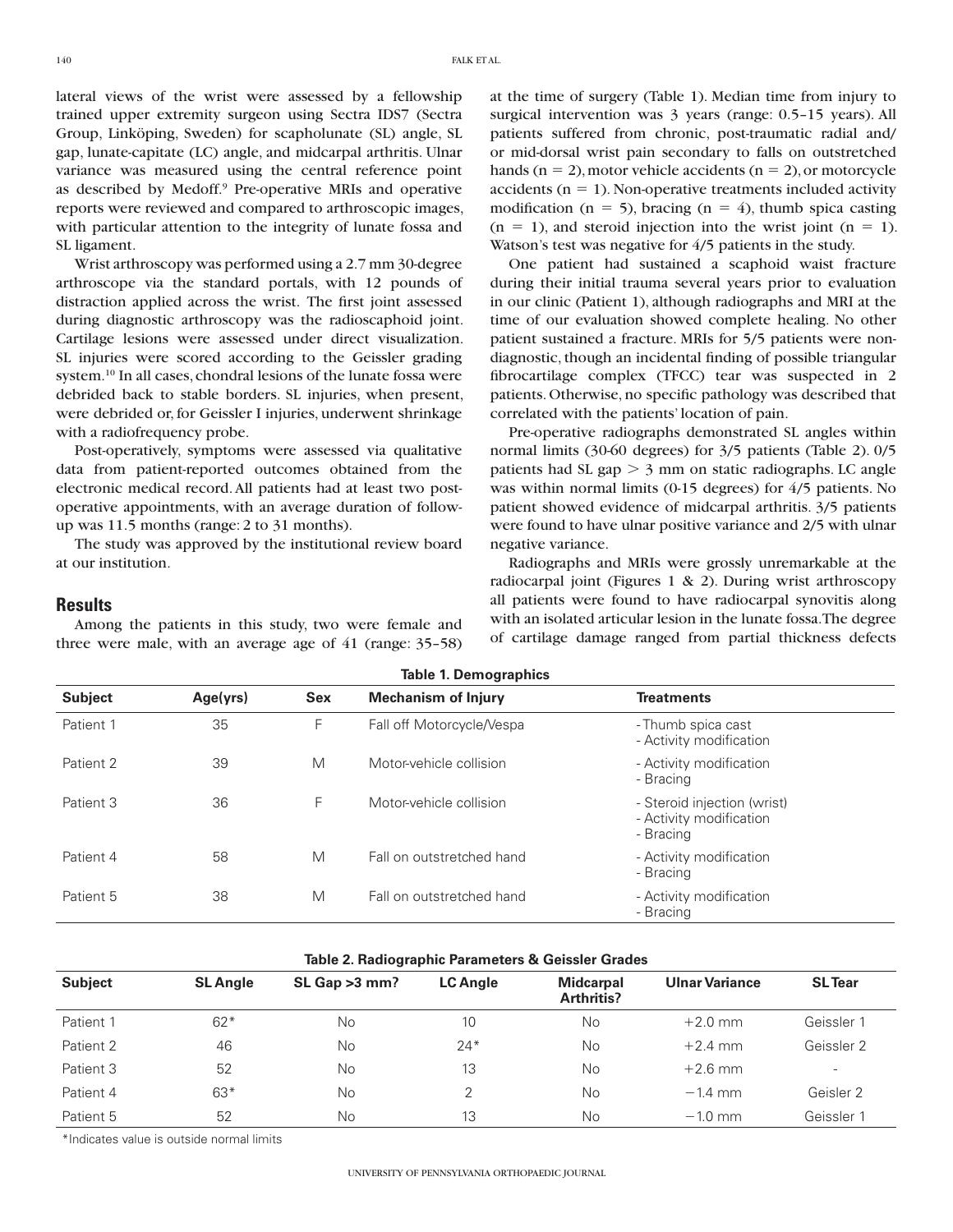

**Figure 1.** Postero-Anterior and Lateral radiographs of the left wrist of Patient 3, with no evidence of SL laxity or radiocarpal arthritis. Ulnar positive variance is present.



**Figure 2.** Representative coronal (3D fast gradient echo) MRI image of the left wrist of Patient 3, with normal appearance of the radiocarpal joint. There is no evidence of a cartilage lesion involving the lunate fossa.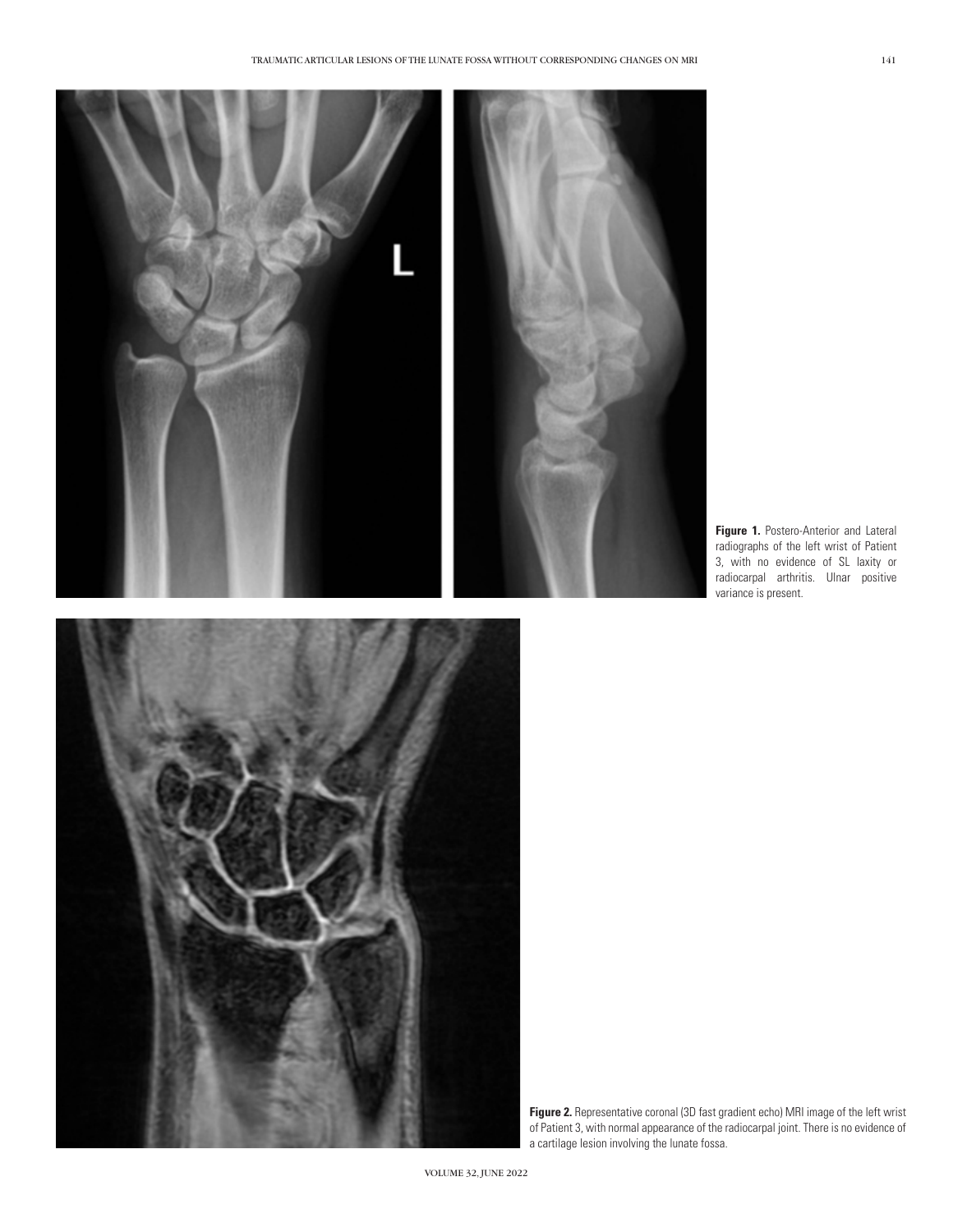in three patients (Figure 3) to full-thickness injuries in two patients (Figure 4). These full-thickness injuries were not immediately apparent, as the cartilage initially appeared to have irregularities or undulations. However, simple manipulation revealed these to be unstable lesions with delamination or lack of adherence to the underlying subchondral bone. All lesions were transverse in orientation (i.e. perpendicular to the orientation of the camera), and associated with delamination and fissuring (Figure 5). 4/5 patients were also found to have scapholunate ligament injuries, two of which were Geissler I with the remainder being scored as Geissler II. 2/5 patients had central TFCC tears.

5/5 patients noted symptomatic and functional improvement following arthroscopic debridement.

#### **Discussion**

This case series suggests that a subset of patients with chronic, post-traumatic wrist pain with no corresponding radiographic or MRI findings may have a symptomatic lesion involving the lunate fossa. The transverse orientation of the lesion in association with delamination, fissuring, and radiocarpal synovitis is further suggestive of a chronic injury (Figure 5). In our cohort, the lesion frequently appears to be associated with SL injuries. While cartilage damage can often be expected in patients with a history of intra-articular distal radius fracture, we could not find descriptions of isolated prearthritic lunate fossa lesions in our review of the literature.

We propose that a possible mechanism leading to this injury pattern revolves around the integrity of the SL



C

**Figure 3.** Arthroscopic images of the lunate fossa from Patient 3 from the 3, 4 portal**. (A)** Appearance of the lunate fossa upon insertion of the arthroscope; **(B)** Cartilage manipulation with probe, showing delamination of the unstable cartilage; **(C)** During debridement with shaver, ultimately resulting in a partial thickness lesion with stable borders.

**Figure 4** Arthroscopic images of the lunate fossa from Patient 1 obtained from the 3, 4 portal. **(A)** Appearance of the lunate fossa upon insertion of the arthroscope; (**B)** Following debridement with a shaver alone, the full-thickness depth of lesion is not yet appreciated; **(C)** Manual debridement of the abnormal cartilage, demonstrating its lack of adherence to underlying subchondral bone. **(D)** Lunate fossa at completion of debridement, revealing a fullthickness lesion.

A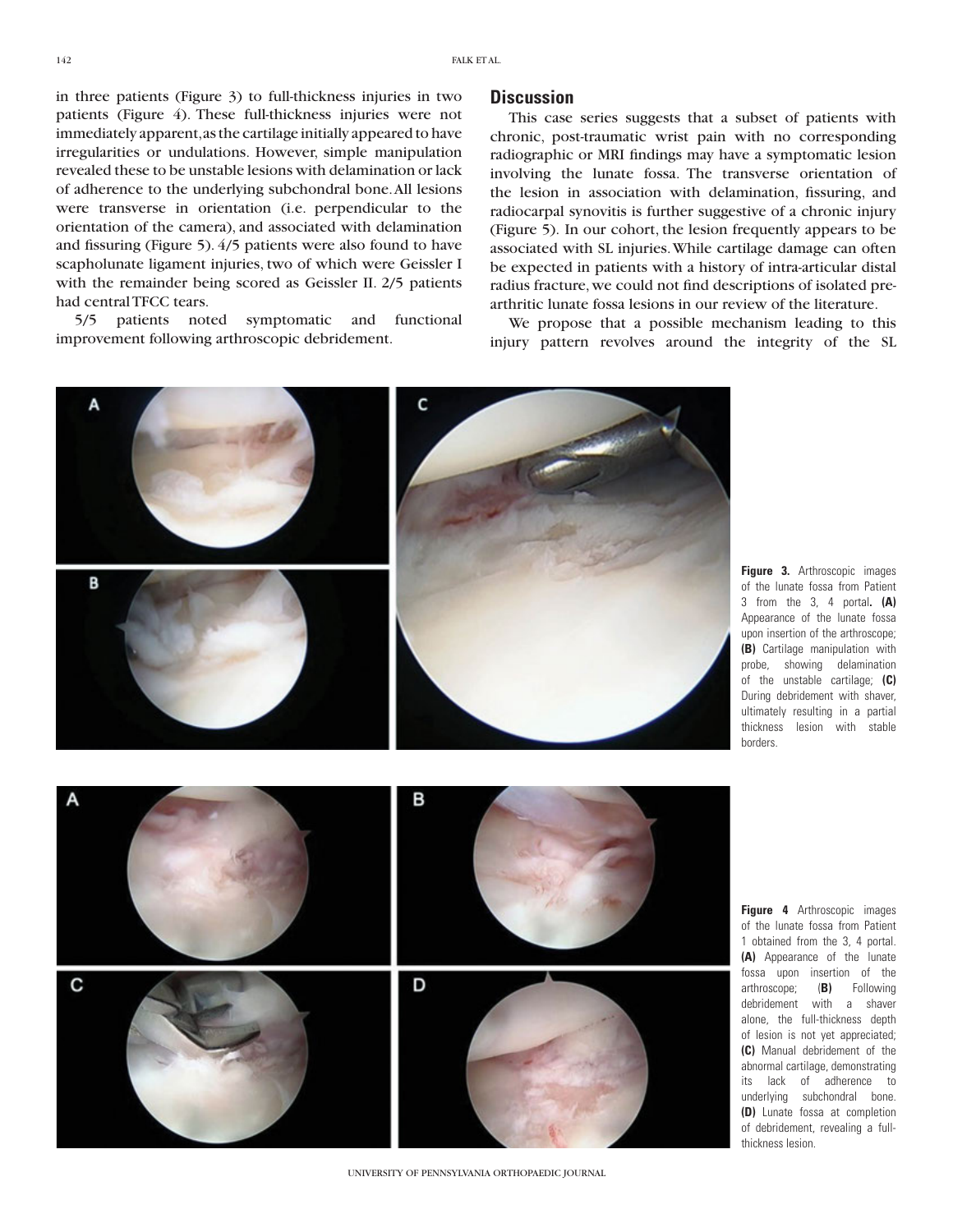

**Figure 5.** Arthroscopic images of the lunate fossa obtained from the 3, 4 portal upon initial arthroscope insertion in two different patients. **(A)** Patient 4: Undulating cartilage about the volar half of the lunate fossa, with probe lifting up the loose edge due to loss of adherence of articular cartilage to underlying bone. **(B)** Patient 5: Delamination and fissuring of the cartilage about the volar aspect of the lunate fossa. The lesion is transverse in orientation, nearly perpendicular to the arthroscope

ligament. Given that 80% of our patients were found to have SL ligament injuries on arthroscopy, we propose that they are either directly or indirectly associated with the lunate fossa lesions. Under the pretense of a direct association, we hypothesize that the force from the blunt trauma that caused the initial SL ligament injury simultaneously drove the lunate into the lunate fossa, causing a shearing injury to the articular cartilage. Alternatively, it is possible that the force from the initial traumatic event injured the SL ligament in isolation, and over time the lax SL ligament indirectly allowed for repetitive micro shearing of the lunate on the lunate fossa.

On a biochemical level, *in vitro* studies have demonstrated that application of a shearing force to articular cartilage can increase the production of reactive oxygen species, promoting chondrocyte death secondary to oxidative damage.11 Regardless of the direct or indirect hypothesis, we propose that injury to the SL ligament allows the lunate to apply an abnormal shear force on the lunate fossa, leading to focal articular cartilage lesions.

Classically it is thought that there is a spectrum of SL injury severity, ranging from occult (with no radiographic findings on static radiographs) to SLAC arthritis.<sup>12</sup> A dynamic phase exists between these two ends of the spectrum, characterized by SL angle  $> 60$  with SL gapping  $> 3$  mm on stress radiographs. <sup>12</sup> In the context of the patients in this series, it is interesting to note that only 2/5 patients with SL injuries had SL angles  $> 60$  and 0/5 patients demonstrated SL gapping  $> 3$ mm. Unfortunately stress radiographs were not available for these patients, though it is possible these may have shown some degree of dynamic instability given the arthroscopic findings.

Although the classic SLAC pattern of radiocarpal arthritis with sparing of the radiolunate joint remains widely accepted today 13, it is important to note that additional patterns have emerged that stand contrary to this dogma. Most pertinent to our report is a study by Lane et al. that evaluated 21 wrists in patients with radiolunate arthritis without radioscaphoid arthritis. Although the majority of patients in that study demonstrated SL gapping  $> 3$  mm on static XRs, the authors identified a subgroup of  $\pm$  patients "that demonstrated radiolunate arthritis in isolation—that is RL joint space narrowing with no RS narrowing and no SL widening".<sup>8</sup> Notably 5/6 of the patients in this subgroup had wrists with  $SL$  Angle  $> 60$ , consistent with SL laxity.

While it could be inferred that the patients in our case series represent a unique subset of patients who could go on to develop isolated radiolunate arthritis as described by Lane et al., there are two major differences between our studies. First, none of the patients with radiolunate arthritis were "particularly symptomatic," meaning that their symptoms were controlled with conservative measures alone. Second, no patient with radiolunate arthritis presented to clinic following an episode of acute trauma. These two characteristics differ from the patients in our series, all of whom underwent surgical treatment for pain refractory to conservative measures for symptoms that developed from a known traumatic event. Despite these differences, both studies shed light on a unique subset of patients with SL instability and pathology localized to the radiolunate joint—the articulation thought to be spared in the SLAC pattern as described by Watson and Ballet.

Although we only focused on limited post-operative results, such as patient-reported pain levels and functional improvement, our goal was not to describe definitive treatment for this problem. Rather, the primary purpose of this paper was to bring attention to a potential cause of post-traumatic wrist pain in the setting of normal MRI findings and no history of distal radius fracture. Nevertheless, all patients experienced significant pain relief. It is unknown whether this was due to chondral debridement or SL shrinkage, though others have shown improved functional outcomes and pain resolution following electrothermal shrinkage of SL ligament injuries. 14,15

Moving forward, it is critical for hand surgeons to consider articular lesions of the lunate fossa as a potential cause of chronic dorsal and/or radial-sided wrist pain in patients with a remote history of trauma. The atypical presentation of patients in this series, including the absence of diagnostic findings on physical exam or advanced imaging helps to explain the lengthy delay from injury to diagnostic arthroscopy. Having failed to respond to conservative management, diagnostic arthroscopy was utilized as a treatment of last resort.

This study has several limitations, the first of which is small sample size. We felt it important to publish these early results given their potential significance, as this lesion has yet to receive attention in the literature. Another limitation is the presence of concomitant intra-articular wrist pathology beyond SL ligament injury, including 40% with TFCC tears and 1 prior scaphoid fracture. While some of this pathology